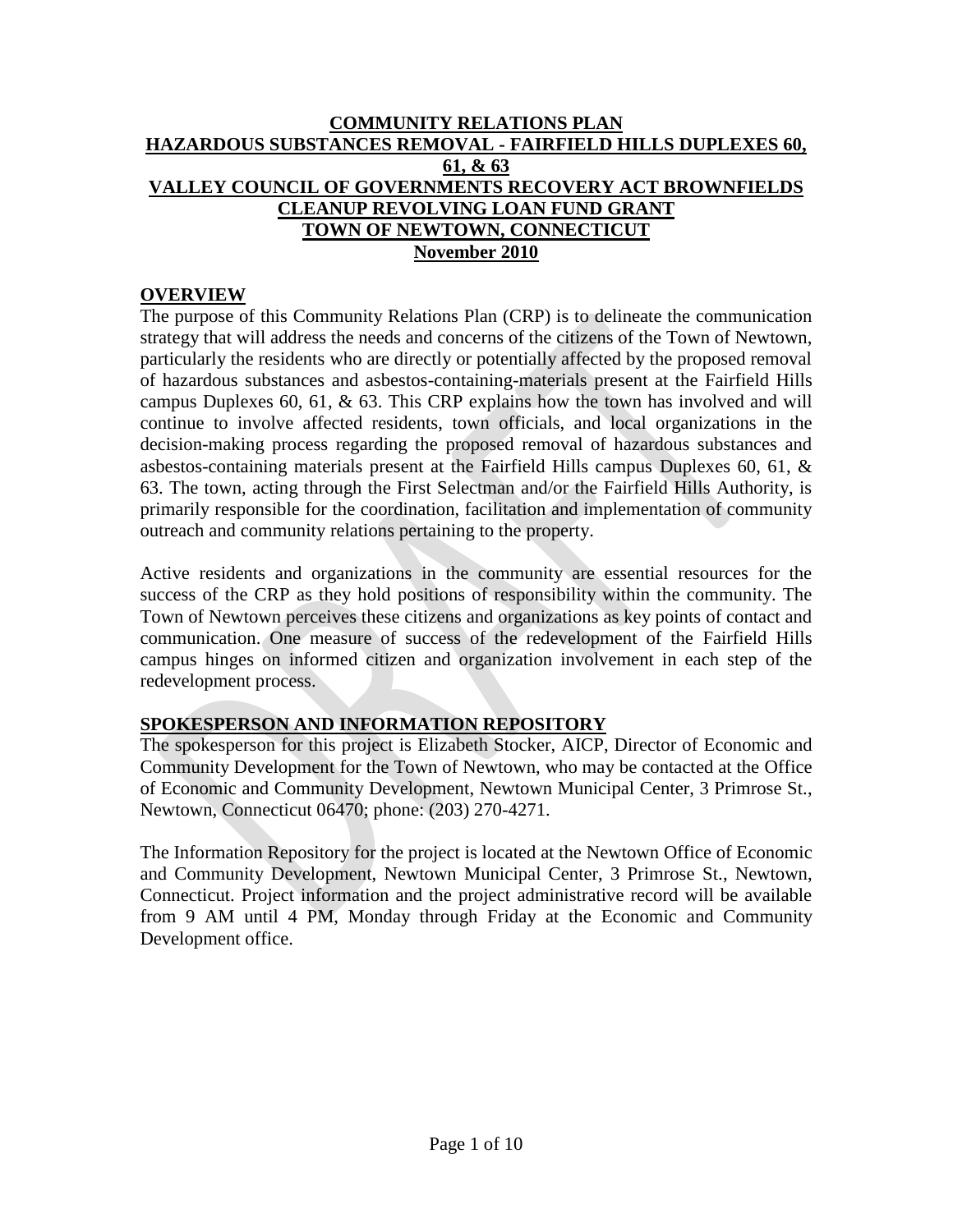# **SITE DESCRIPTION AND HISTORY**

The Fairfield Hills campus is the location of the former State of Connecticut Mental Health Hospital property. The campus is located to the south of Wasserman Way in Newtown, Connecticut (see the attached "Fairfield Hills-Location Map"). The hospital was operated by the State of Connecticut from the mid 1930s until it was closed in 1996. The property was farmland prior to the purchase and development of the property by the state.

The portion of the property that contained the institutional buildings, the "campus" portion of the property and a portion of the property along Deep Brook was offered by the State of Connecticut to the Town of Newtown for purchase. As part of the offer the environmental remediation of soil and groundwater contamination; and the removal of hazardous materials and asbestos-containing materials were to be the responsibility of the Town of Newtown.

After deliberation by town officials, study by a committee established by the town, and public input, the town decided to purchase the property and created a master plan of redevelopment. The master plan indicated a mix of town use and private use. Private use is to be through the renovation and leasing of existing buildings with the town retaining ownership of the buildings and land.

Environmental remediation of the soil and groundwater to State of Connecticut Department of Environmental Protection standards is complete and redevelopment is underway. One building was demolished and a town baseball field was constructed in its place. Two additional buildings were demolished to make way for the construction of a private indoor athletic facility. Prior to demolition of the buildings, hazardous substances and asbestos-containing materials were removed in accordance with state regulations and guidance. Two other buildings are in the process of removal of hazardous substances and asbestos-containing materials, and demolition to make way for the construction of a community center. Also the former main dining facility/building was renovated for use as a new town hall/municipal center. Prior to starting the renovation, hazardous substances and asbestos-containing materials were also removed from this building.

Private concerns have expressed interest in leasing and renovating existing buildings for various enterprises, but no deals have been consummated. This is likely in a large part due to the poor economy and lack of financing, but also because of the cost of building renovations. A significant portion of the cost of these renovations is the removal of hazardous substances and asbestos-containing materials from the buildings.

In 2008, the town was awarded an EPA Federal Environmental Protection Agency (EPA) Brownfields Grant in the amount of \$200,000 to remove hazardous substances and asbestos-containing materials from the Fairfield Hills Stratford building and two of five campus duplexes, designated as Duplexes 58 and 59. See the attached annotated "Fairfield Hills' Trails, Concept Plan" figure for the locations of the buildings on the Fairfield Hills campus. The purpose of this project was to eliminate the potential exposure of the public, town personnel, and contractors to these materials, and to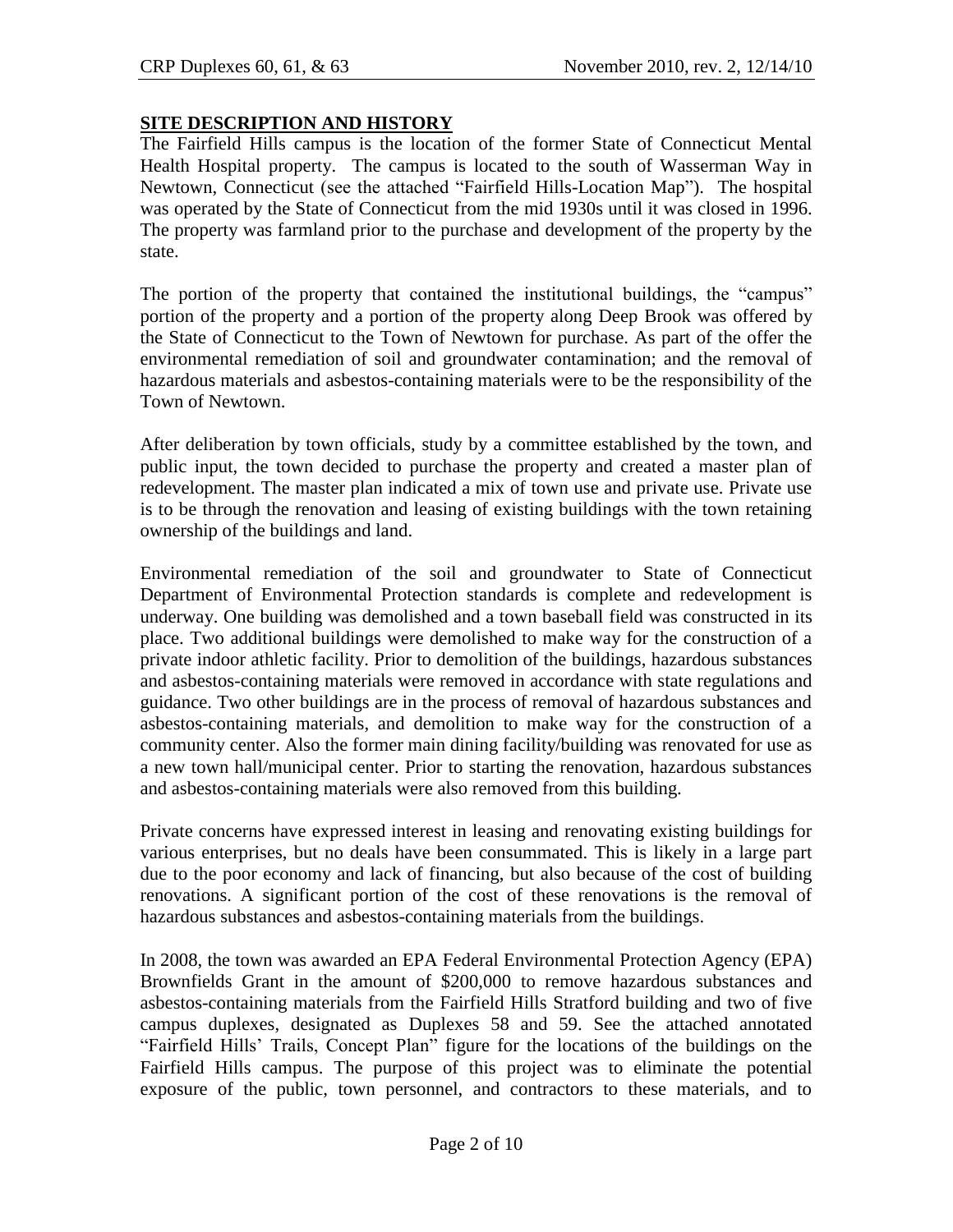facilitate the leasing and renovations of these buildings by lowering the cost of renovation to private party/enterprise(s).

In November of this year the town was awarded a Recovery Act Brownfields Cleanup Revolving Loan Fund Grant from the Valley Council of Governments in the amount of \$100,000 for removal of hazardous substances and asbestos-containing materials from the remaining three campus duplexes, Duplexes 60, 61, and 63. In addition to the actual cost of removal of these materials, this grant will also be used to provide project coordination; provide community outreach services; secure an environmental engineering consultant to prepare the hazardous substances and asbestos-containing materials removal specifications, and oversee and monitor the work.

# **NATURE OF THREAT TO PUBLIC HEATH**

The current threat to public health is the exposure to hazardous substances and asbestos by individuals entering the building. Certain asbestos-containing materials and lead paint in the building are in poor condition that could cause the release of asbestos fibers to the air, and lead paint chips to building floors and surfaces.

Asbestos is a concern because asbestos minerals have a tendency to separate into microscopic-size particles that can remain in the air and are easily inhaled. Persons occupationally exposed to asbestos have developed several types of life-threatening diseases, including asbestosis and lung cancer. Exposure to asbestos would be likely to occur in those areas identified as containing friable asbestos-containing materials.

Since the asbestos-containing materials identified are currently damaged or have the potential for significant damage, it may be assumed that airborne asbestos fibers are present in the buildings and will continue to be present in the buildings, if the asbestoscontaining materials are not removed. The main exposure pathway in this case would be inhalation of airborne asbestos fibers for those inside the buildings. Additional exposure could occur through ingestion. Indirect exposure could occur through transport of asbestos fibers out of the buildings on occupants' clothing or hair, with subsequent inhalation or ingestion.

Additional exposure to asbestos can be expected from identified areas of non-friable asbestos-containing materials if any future maintenance or renovation activities result in damage to these materials. Such damage could occur during activities such as drilling or cutting of existing asbestos-containing flooring/mastic material. Typical maintenance activities such as floor polishing or buffing could also release asbestos fibers. Under these conditions, the exposure pathways would be the same as described above.

Exposure pathways for lead-based paint include inhalation and ingestion of lead dust from the deterioration of lead-based paint and ingestion of paint chips or paint. Lead dust can be created by walking on and disturbing lead-based paint chips on the floors of the buildings.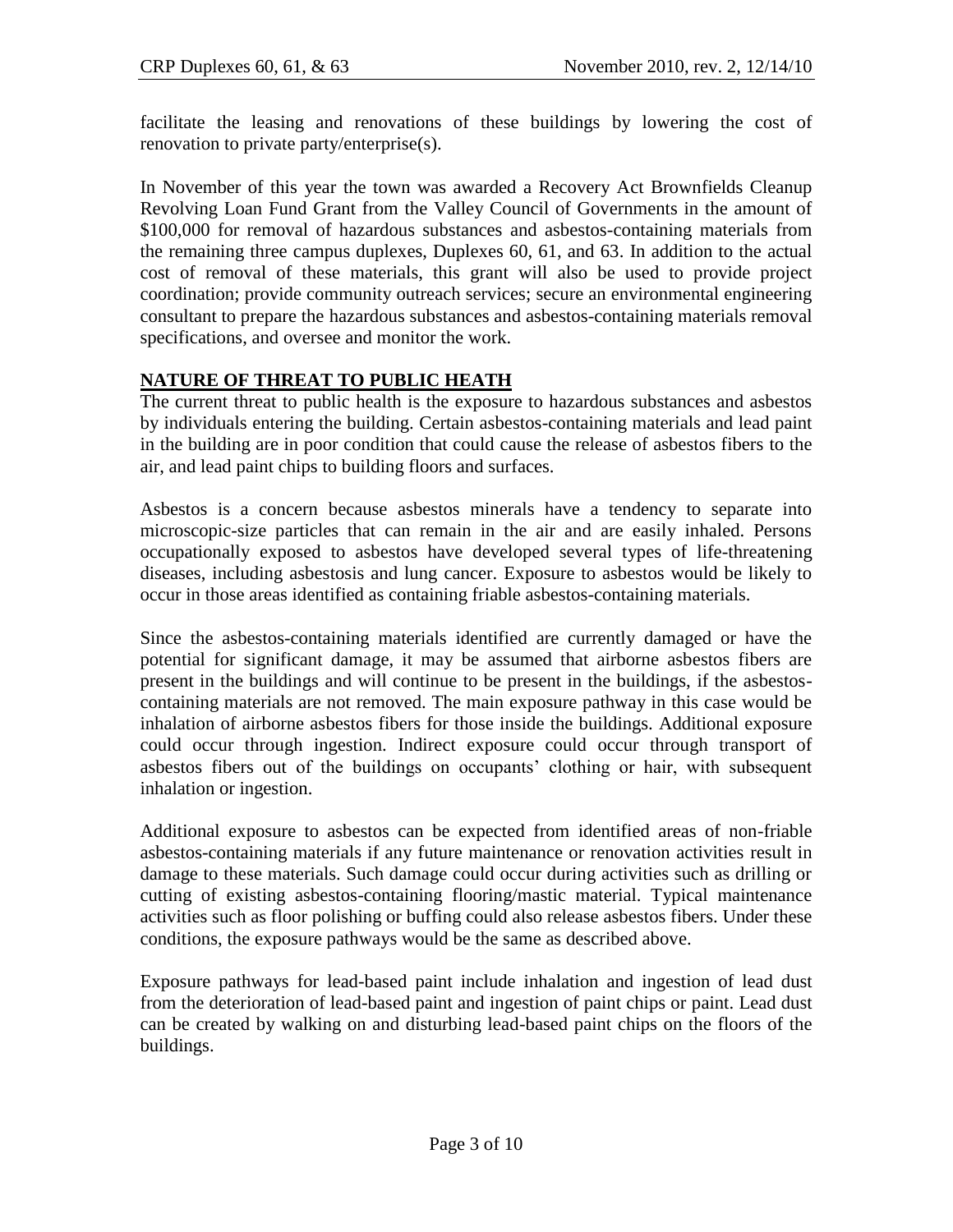Increased levels of the metal [lead](http://en.wikipedia.org/wiki/Lead) in the blood due to inhalation or ingestion of lead may cause irreversible [neurological](http://en.wikipedia.org/wiki/Neurological) damage as well as [renal disease,](http://en.wikipedia.org/wiki/Renal_disease) [cardiovascular](http://en.wikipedia.org/wiki/Cardiovascular) effects, and [reproductive](http://en.wikipedia.org/wiki/Human_reproduction) toxicity.

# **COMMUNITY BACKGROUND**

The Town of Newtown occupies approximately 60 square miles and is one of Connecticut's larger towns. The population of Newtown is approximately 27,000. The town is primarily rural. Approximately 2% of the town's households have incomes below the poverty line.

To the north of the Fairfield Hill campus are Wasserman Way, a Town of Newtown Middle School, and town and state lands; to the east is the state-owned Gardner Correctional Institute; to the south is an elderly housing project and residences; and to the west are single family homes and businesses.

#### **COMMUNITY BENEFITS**

The former Fairfield Hills Mental Health Hospital was once a major employment center in Newtown having employed over 3,000 workers at its peak. The downsizing and eventual closing of the hospital in 1996 caused a great loss in jobs in the community.

At the time of closing of the hospital the campus area contained 17 institutional buildings, 5 brick duplexes, seven single family homes, and one mechanical building. There was approximately 1.2 million square feet of floor area contained in these buildings. To date, five buildings have been demolished or are in the process of demolition. These buildings are identified as the former Fairfield, Bridgewater, Greenwich, Litchfield, and Yale laboratory buildings. One additional building, the former Bridgeport building, has being renovated for municipal office space including the town hall.

Currently, the remaining buildings sit abandoned and unheated. This has led to the deterioration in the condition of these buildings. These buildings are becoming an eyesore and the deterioration has lead to hazardous conditions in the interior of the buildings. Asbestos materials are becoming deteriorated leading to the possible disbursement of asbestos fibers into the air, lead paint is chipping and peeling off of the woodwork causing a dispersion of lead, and mold is growing on the interior of the buildings. The mold is facilitated by wet conditions in many of the buildings due to rainwater getting into the buildings and seepage of groundwater from a naturally high groundwater table.

The Newtown community will benefit from this additional Brownfields grant in five primary ways. First, the removal of the hazardous substances and asbestos-containing materials from the buildings will halt the release and spreading of these substances within the buildings; second, the removal of the hazardous substances and asbestos-containing materials from the buildings will reduce threats to human health in that the threat of exposure to individuals entering the building by authorized or illegal means will be eliminated; third, the cleanup will facilitate the campus's redevelopment as it will lower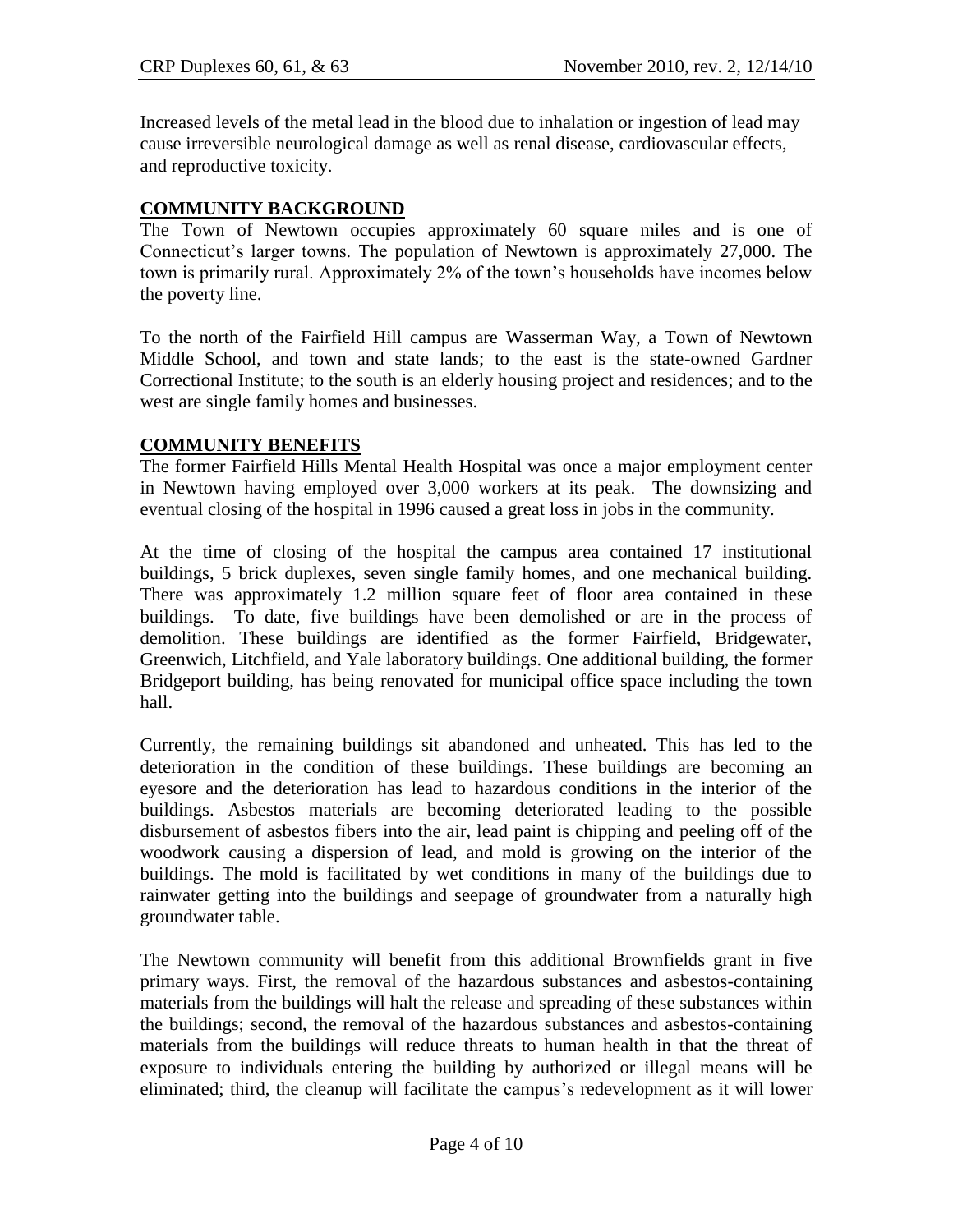the cost threshold and financing requirement for those contemplating the establishment of an enterprise in the buildings; fourth, the leasing of the buildings will provide funds to the Fairfield Hills Authority for the construction of new walking trails and playing fields that will enhance the property as a local and regional asset; fifth, the cleanup and leasing of the buildings will advance the conversion of the site from a community eyesore into a community asset; sixth, the cleanup will provide temporary jobs in the environmental building and construction trades; and seventh, the reuse of the buildings promotes sustainable development practices and job creation.

Potential health effects caused by exposure to asbestos fibers, and lead paint chips and dust, by individuals entering the buildings, will be mitigated by the removal from the interiors of the buildings of asbestos-containing materials and lead paint chips. The interior building surfaces will also be cleaned to remove existing asbestos fibers and lead paint dust.

#### **CHRONOLOGY OF COMMUNITY INVOLVEMENT**

The State of Connecticut Department of Mental Health closed the hospital in 1996. In 1999, the state undertook a two-stage selection process for evaluating qualifications and proposals from interested entities or teams for the development of the property. It was the intent of this process to select a proposal to be used as a basis for negotiation for the sale and disposition of the property to the selected development team by the State of Connecticut. This process resulted in four development entities being invited to submit proposals following the Request for Qualifications stage. Three of the four invitees submitted proposals.

As part of the process of review of the proposals that had been received by the state, the Newtown First Selectman appointed a Fairfield Hills Advisory Committee consisting of volunteer citizens. This Committee conducted a vigorous public process of review of the three proposals, which supplemented the public dialogue sponsored by the state. The town also hired a consultant to conduct a public planning design charrette to determine potential town uses for the property.

As a result of this process the Committee released a report entitled "Fairfield Hills Advisory Committee Recommendations" on March 22, 2000. It was the unanimous decision of the Committee to recommend that the town purchase Fairfield Hills from the state. The report presented a Reuse Plan for the property consisting of 6 elements:

- 1. Open Space for both active and passive recreation
- 2. Land for two schools with inclusion of an additional 21 acres occupied by Watertown Hall, which is not part of the 185-acre parcel. (Since the issuance of the report, the Newtown Board of Education selected the Watertown Hall site for the location of a new 5/6 grade school, which was constructed. The possibility of an additional site on the 185 acre parcel is being considered)
- 3. Conversion of existing buildings for town offices
- 4. Conversion of existing buildings into active recreation facilities including community/recreation center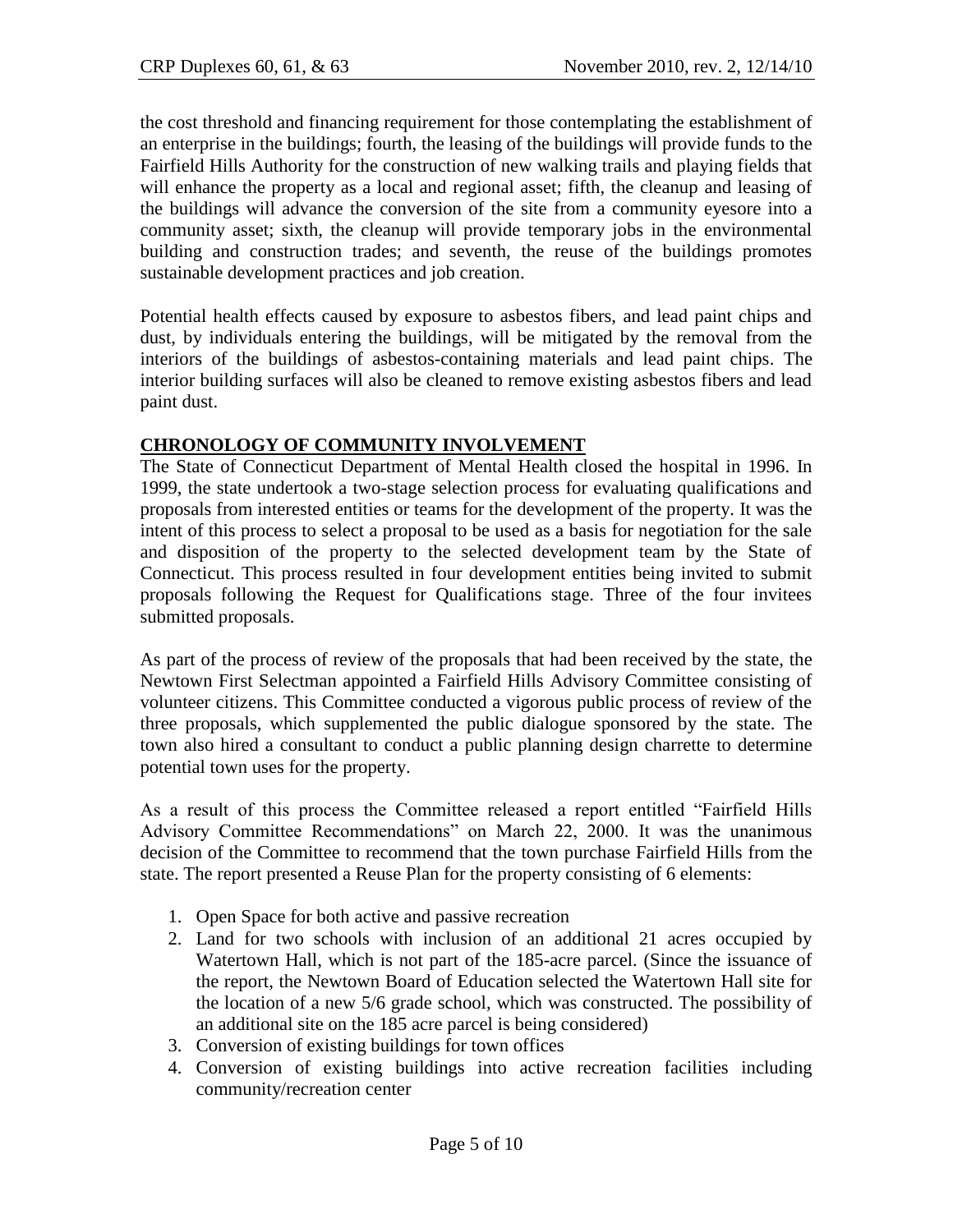- 5. Conversion of existing buildings for a mixed-used entry plaza (mixed commercial uses)
- 6. Conversion of existing buildings into revenue generating buildings (core campus)

The Committee recommended the adaptive re-use of the majority of the buildings with the understanding that some buildings must be demolished to provide parking for the remaining buildings. This Re-use Plan was used as a reference document to provide a framework for building re-development proposals.

While the private proposals were under review by the state, the Town of Newtown was invited to exercise its right of first refusal to purchase the site under Section 3-14 (b) of the Connecticut General Statutes. On March 3, 2000, the First Selectman submitted a letter of intent to purchase the property. At that point, the state suspended review of the three development proposals and entered into negotiations for sale of the property to the town.

In June 2001, at a Town Meeting, the voters of Newtown approved the bonding for the purchase of the 186-acre southerly portion of the Fairfield Hills Hospital site containing the main campus at its core. The Town Meeting vote authorized a variety of activities to be undertaken by the town including preparation of a Master Plan for the 186-acre area. The material distributed at the Town Meeting established five themes for this Master Plan. These themes were:

- 1. The campus should contain a substantial open space component inclusive of both active playing fields and passive open space.
- 2. One or more of the existing structures should be renovated and adapted for use as town offices and possibly educational uses.
- 3. Selected structures within the entry plaza portion of the campus should be renovated for economic development activity, such as small professional offices.
- 4. A core area of the campus could be reserved for revenue generating economic development activities compatible with other uses and the surrounding area.
- 5. All components should be provided within the context of a master plan that preserves the campus environment, with the town maintaining overall control of the campus.

In addition to preparation of the Master Plan, the Town Meeting authorized the following program components:

- 1. Secure all agreements/approvals for water rights
- 2. Secure environmental insurance
- 3. Purchase the property
- 4. Construct playing fields for a net increase of seven fields
- 5. Remediate site conditions
- 6. Remediate and demolish buildings needed to accomplish program components
- 7. Renovate a building for town and Board of Education purposes
- 8. Improve the general site and infrastructure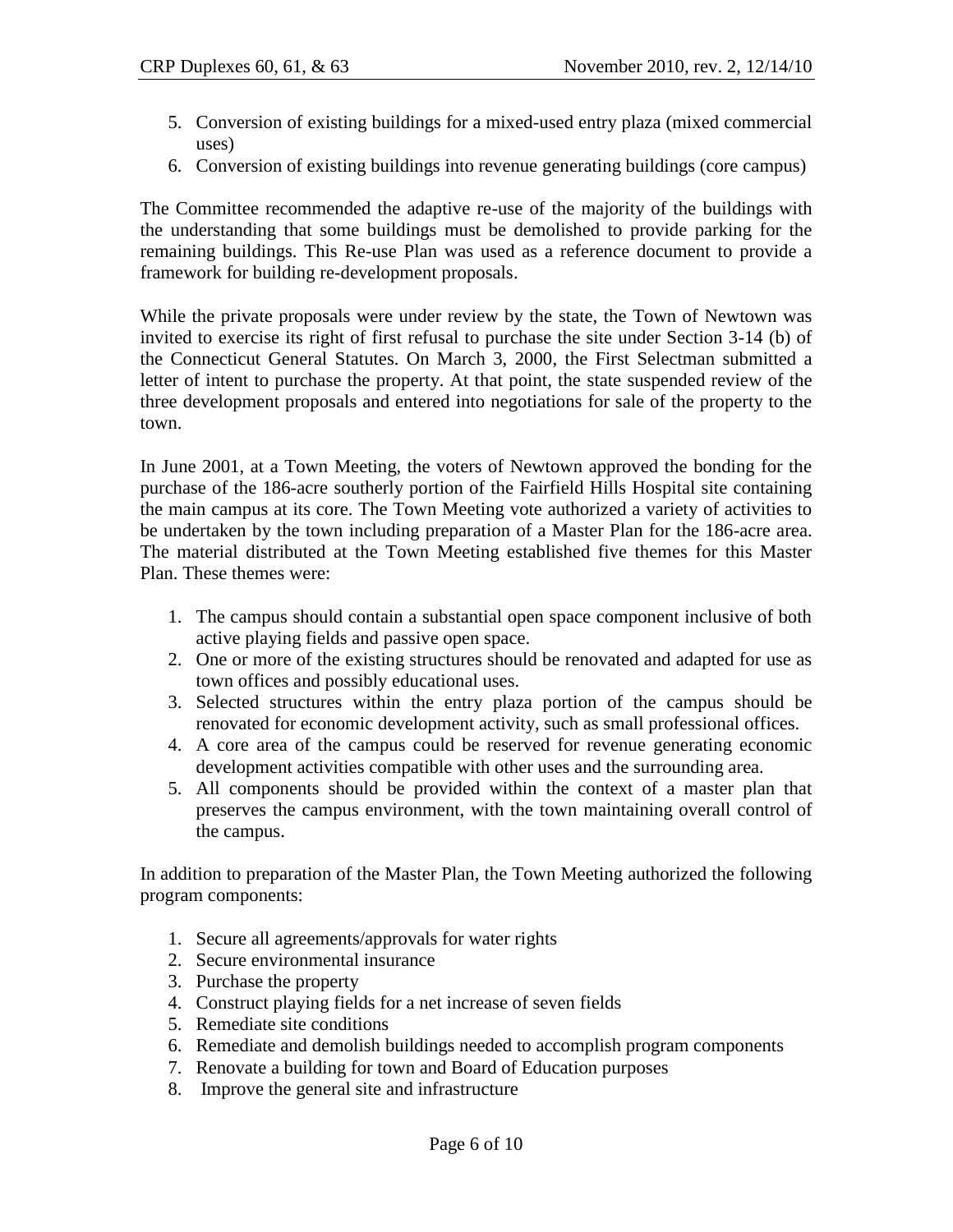Based on the direction provided at the town meeting, the Board of Selectmen established a process to refine the Master Plan for Fairfield Hills, gain resident input, and move the Master Plan through the local approval process including approval by the Planning and Zoning Commission in accordance with the Fairfield Hills Adaptive Reuse section of the Newtown Zoning Regulations. A key component of the process was the appointment by the Board of Selectmen of a ten-person Fairfield Hills Master Plan Ad Hoc Committee.

The committee held 26 meetings, invited 45 community groups to present needs for the campus, held two community workshops of two sessions each, hosted a tour of the campus and produced a video tour of the campus for broadcast on local access TV. The entire process was covered extensively by the Newtown Bee, the local weekly newspaper, including the publishing of a two-page insert describing alternative plans for discussion at community workshops. The central philosophy of the committee was one of flexibility. The Master Plan proposed by the committee addressed immediate needs as expressed by the community while retaining future opportunities which come with purchase of the campus from the state. Decisions as to these opportunities will be made over several decades by Newtown residents.

In addition, the town commissioned the Center for Survey Research and Analysis at the University of Connecticut (CSRA) to conduct a survey of residents to evaluate attitudes toward the Fairfield Hills property. A key issue also explored in the survey was the residents' opinions on the Fairfield Hills. A total of 400 town residents, ages 18 and older, were interviewed for this survey.

The resulting reports, studies, master plan and meeting minutes are available to the public on the Town, Economic Development Commission and Fairfield Hills Authority web sites.

Prior to removal of hazardous substances and asbestos-containing materials from the Stratford building and Duplexes 58 and 59 funded by the 2008 EPA Brownfield's grant information on the proposed work and alternatives to the proposed work were made available to the public and a public comment meeting was conducted to obtain input from the public and interested organizations. No opposition to the proposed removal of hazardous substances of asbestos-containing materials were expressed by the public or organizations at that time.

The property is currently managed by the Fairfield Hills Authority (the Authority) an 8 member board of town citizens appointed by the First Selectman and approved by the Board of Selectmen. The Authority conducts monthly meetings open to the public on the third Wednesday of each month to discuss the Fairfield Hills campus redevelopment progress and issues. Ongoing opportunities for public comment and input are available at these monthly meetings and during office hours at the Newtown Municipal Center.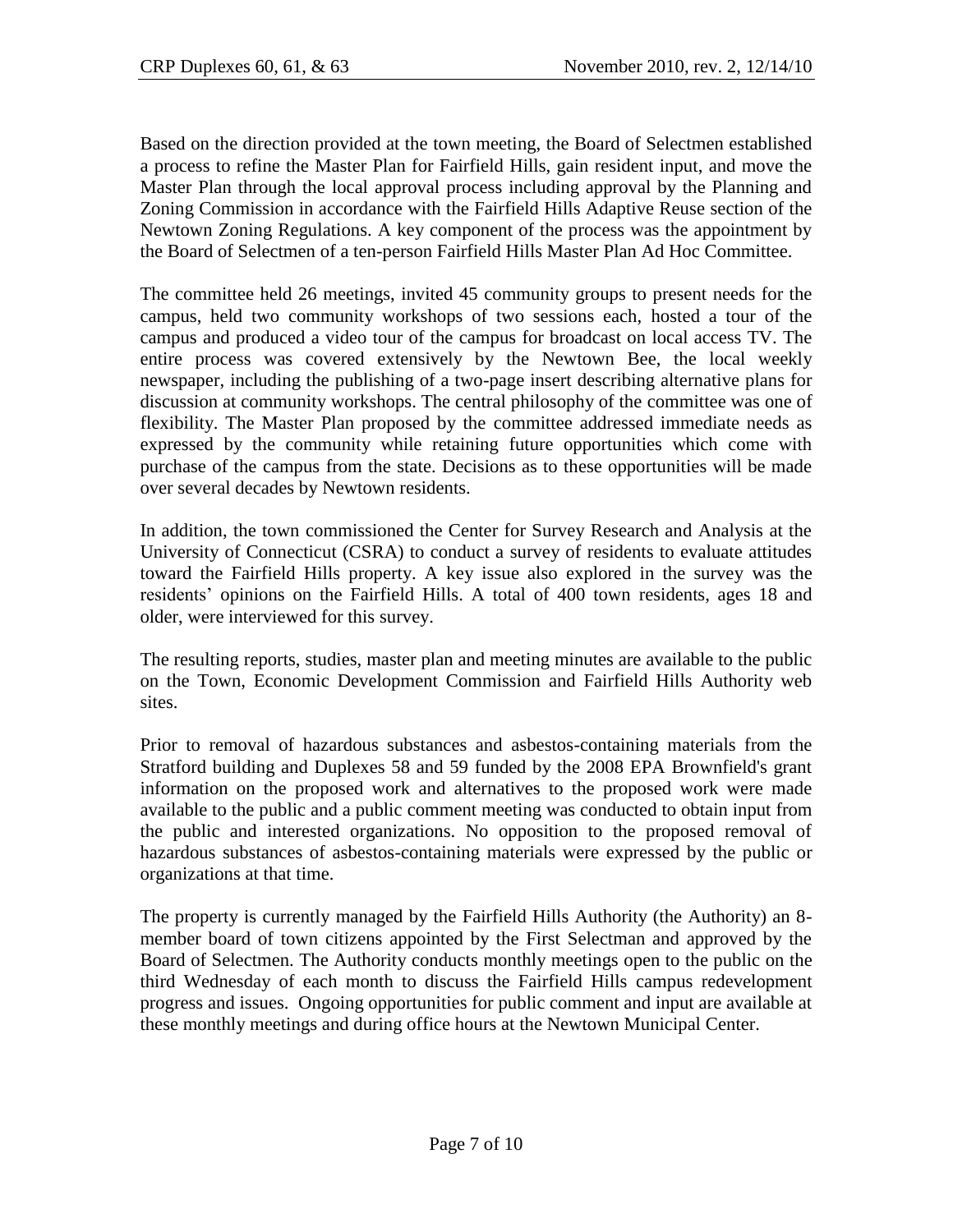Throughout the entire process, and currently, the Newtown Bee extensively covered activities related to Fairfield Hills. It is rare that an issue does not have an article, or published letter regarding Fairfield Hills.

# **KEY COMMUNITY CONCERNS**

The identified community concerns currently based on previous public input have been:

- 1. The use of the property whether it will be used only for municipal purposes or also include commercial enterprises
- 2. The cost to the town of the purchase, remediation, and redevelopment of the property
- 3. Retaining the "character" of the campus
- 4. Performance of environmental work in a safe manner and in accordance with state requirements

# **CONTINUED COMMUNITY INVOLVEMENT**

In effect, the public has already had extensive input into the work being contemplated by this Recovery Act Brownfields grant; in that the work is consistent with the Fairfield Hills Master Plan, the Master Plan has had extensive public involvement, and public opinion was solicited on similar grant-funded work on the duplexes. Also, identical work of removal of hazardous substances and asbestos has been performed at each of the campus buildings that have been demolished or renovated to date.

Because there is an established public participation framework and process for work at Fairfield Hills, the public participation for the EPA Recovery Act grant work will be structured within this framework. If conducted within the framework it has a greater likelihood of reaching and involving the organizations and individuals that have the most interest in the campus work.

The following activities have been accomplished or are anticipated:

- 1. The public repository has been established for the planned clean up. The record inclues an "Analysis of Brownfields Cleanup Alternatives" (ABCA) document.
- 2. A legal notice was placed in the November 26, 2010 issue of The Newtown Bee announcing award of the Recovery Act Brownfields grant; the intended actions to be performed under the grant; the establishment of a 30-day comment period; the location of the document repository; and to notify the community of a public meeting (Dec. 6, 2010) to discuss the proposed actions and the alternatives to the proposed actions.
- 3. Local interested organizations were notified directly by electronic mailings. These organizations include the Housatonic Valley Council of Governments, the Naugatuck Valley Corridor CEDS, the Valley Council of Governments, the Fairfield Hills Authority, the District Health Department, the Town DPW, the Pootatuck Watershed Association and the town land use agency.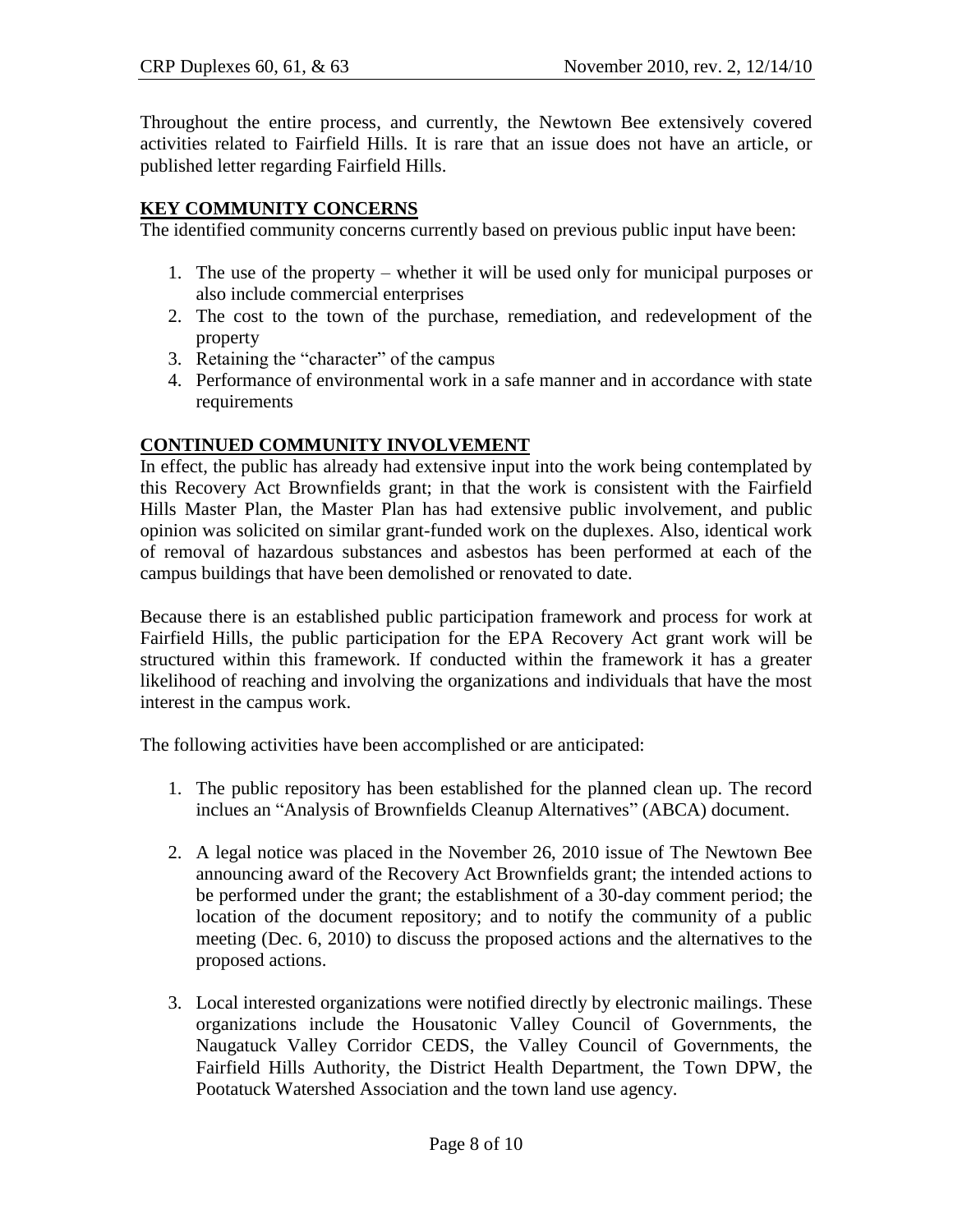- 4. The notice of the public meeting and the establishment of a repository and the ABCA have been posted on the town and Fairfield Hills Authority websites.
- 5. A public meeting for purposes of solicitation of comments about the clean up was held on December 6, 2010, approximately two weeks after the public notice was published in The Newtown Bee. Meeting minutes are posted on the Town's web site.
- 6. The town will accept comments on the planned work during the comment period and during the clean up. Written responses that will become a part of the administrative record will be provided.
- 7. The information repository will be updated with the inclusion of all meeting minutes, status reports, and other communications as they are generated. Information will be specific as it relates to meeting town, state and federal requirements.
- 8. Information on the progress of the work will be disseminated by the issuance of fact sheets and progress reports that will be sent to the Newtown Bee, the Fairfield Hills Authority, the First Selectman's Office, and posted on the town and Fairfield Hills Authority websites.

| Date         | <b>Project Activity</b>           | <b>Public Involvement Activity</b>                         |
|--------------|-----------------------------------|------------------------------------------------------------|
| 11/19/10     | Establish public repository and   | Inform public of grant and of availability of documents    |
|              | install sign at clean up site     | for review - invite comments                               |
| 11/19/10     | Post grant information, ABCA,     | Inform public of grant and of availability of documents    |
|              | and CRP to town webpage           | for review - invite comments                               |
| 11/26/10     | Publish public notice in local    | Inform public of grant and of availability of documents    |
|              | newspaper (Newtown Bee)           | for review - invite comments                               |
| 12/6/10      | Hold public meeting               | Obtain public comments on grant, grant activities,         |
|              |                                   | ABCA, and CRP                                              |
| $12/6/10$ to |                                   | Respond to public comments and add comments and            |
| 12/20/10     |                                   | responses to public repository                             |
| 12/20/10     | Complete/finalize QAPP            | Add to public repository                                   |
| 12/31/10     | Complete/finalize<br>plans<br>and | Add to public repository and notify interested             |
|              | specifications,<br>and<br>bid     | organizations and individuals of the availability of the   |
|              | documents                         | documents                                                  |
| 1/14/11      | Obtain bids<br>and<br>recommend   | Add to public repository and notify interested             |
|              | award                             | organizations and individuals of the availability of the   |
|              |                                   | documents, issue fact sheet                                |
| 1/21/11      | Make award and set start date     | Notify interested organizations and individuals of the     |
|              |                                   | start of site work, issue fact sheet, and request local    |
|              |                                   | newspaper publish article on beginning of work             |
| 2/31/11      | Complete work                     | Notify interested organizations and individuals of project |
|              |                                   | completion, issue fact sheet, and request local newspaper  |
|              |                                   | publish article on completion of work.                     |

The anticipated schedule of community involvement activities are as follows: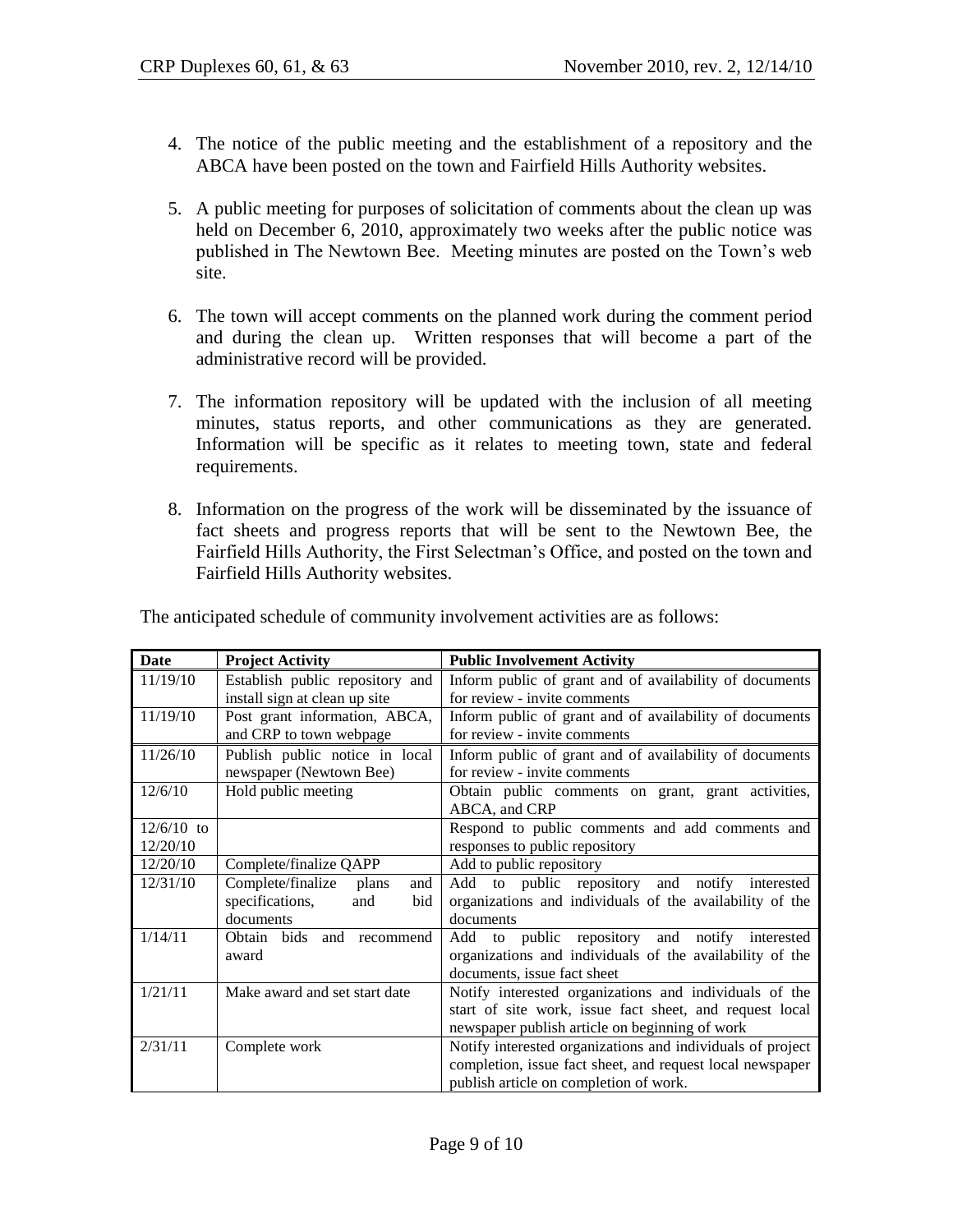| <b>Date</b> | <b>Project Activity</b>       | <b>Public Involvement Activity</b>                       |
|-------------|-------------------------------|----------------------------------------------------------|
| 3/31/11     | Issue final completion report | Add to public repository and notify interested           |
|             |                               | organizations and individuals of the availability of the |
|             |                               | document                                                 |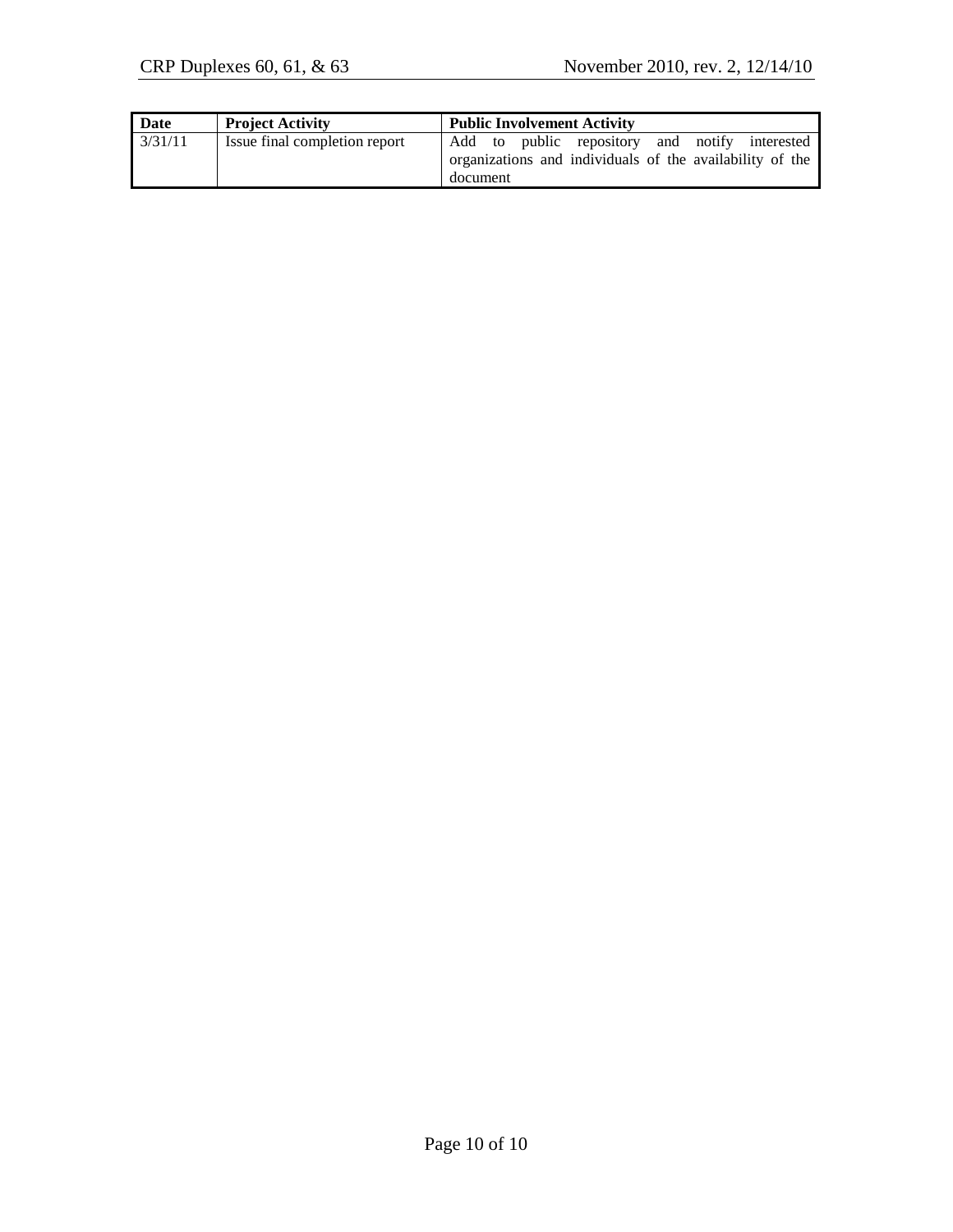# **DELORME**



Data use subject to license ©OeLorme DeLormeTopoUS.7.O **P!I ft**  w4.deIormecom MN (13.7 W) Data Zoom 12-6

0 1000 2000 3000 4000 5000